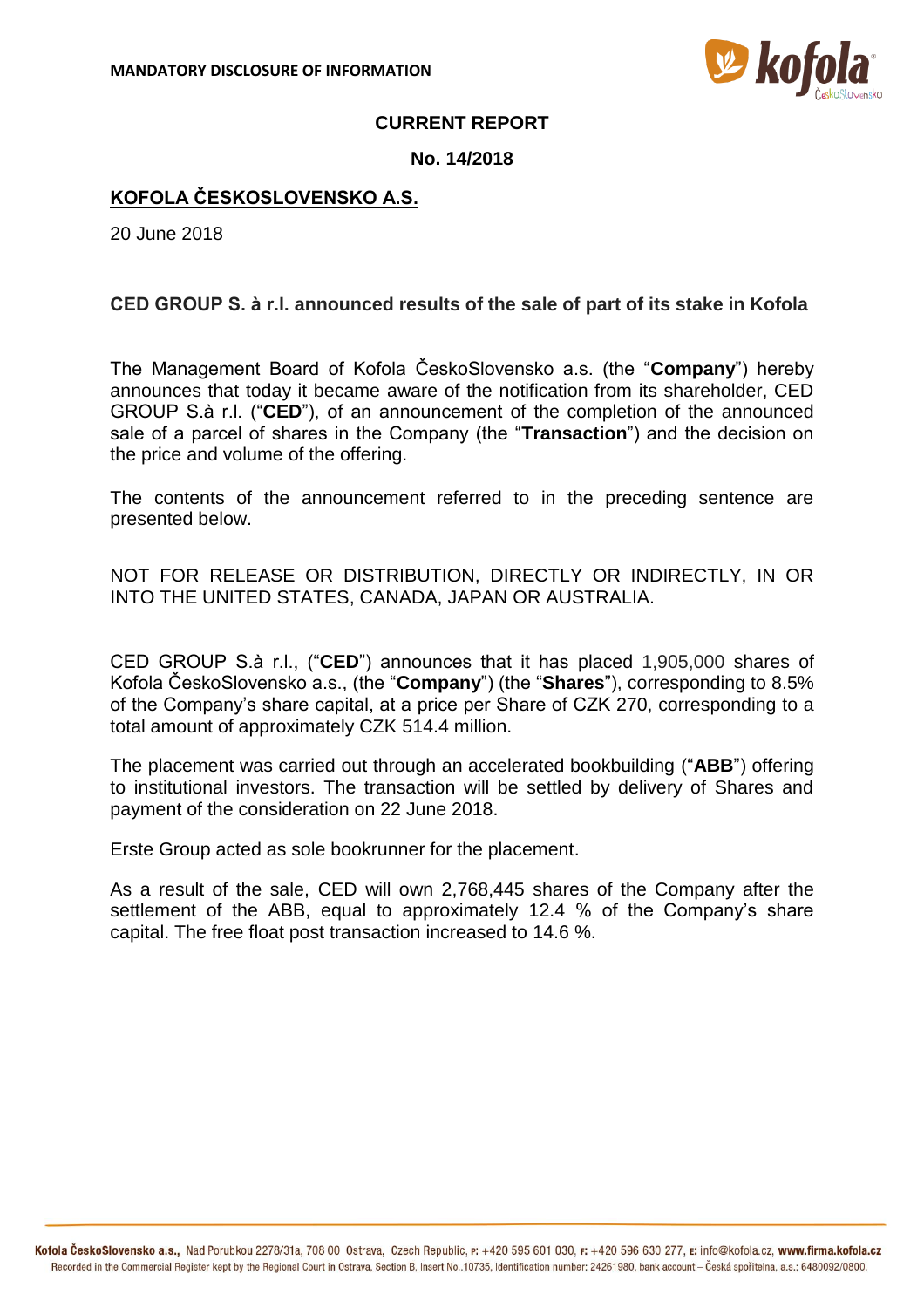

#### **Legal disclaimer**

This communication is not an offer for the sale of securities in the United States or any other jurisdiction. Securities may not be offered or sold in the United States absent registration or an exemption from registration under the U.S. Securities Act of 1933, as amended (the "**Securities Act**"). CED does not intend to register any portion of the ABB in the United States and does not intend to conduct a public offering of securities in the United States.

This communication in the United States is intended only for QIBs and by accepting delivery of this communication in the United States, you confirm that you are a QIB. The securities referred to herein may only be sold pursuant to Regulation S of the Securities Act and in the US, pursuant to an exemption from the Securities Act, strictly only to a limited number of QIBs (as defined in Rule 144A under the Securities Act) and in certain other countries, only to authorized professional institutional investors. The securities are "restricted securities" as defined in Rule 144A under the Securities Act and any allocation will only be made on the basis of the purchaser executing an investor representation letter.

The material set forth herein is for information purposes only and is not an offer to sell, or the solicitation of an offer to buy, any securities in any jurisdiction in which such offer, solicitation or sale would be unlawful and, in particular, is not for release, publication or distribution in or into the United States, Australia, Canada or Japan.

This communication and any subsequent offer of securities may be restricted by law in certain jurisdictions, and persons receiving this communication or any subsequent offer should inform themselves about and observe any such restrictions and must not under any circumstances forward this communication to any other person. Failure to comply with such restrictions may violate the securities laws of any such jurisdiction. The ABB is only addressed to and directed at persons in Member States of the European Economic Area who are "qualified investors" within the meaning of Article 2(1)(e) of the Prospectus Directive. In addition, in the United Kingdom, this communication is being distributed to, and is directed only at, qualified investors who: (i) are investment professionals within the meaning of Article 19(5) of the Financial Services and Markets Act 2000 (Financial Promotion) Order 2005 (the "**Financial Promotion Order**"); (ii) persons falling within any of the categories of persons described in Article 49 of the Financial Promotion Order; and (iii) any other persons to whom it may otherwise lawfully be made (all such persons together being referred to as "relevant persons").

Any investment or investment activity to which these materials relate are available only to relevant persons in the United Kingdom and qualified investors in any member state of the European Economic Area other than the United Kingdom and will only be engaged with such persons.

Any investment decision to buy shares must be made solely on the basis of publicly available information. Such information is not the responsibility of Erste Group Bank AG and has not been independently verified thereby.